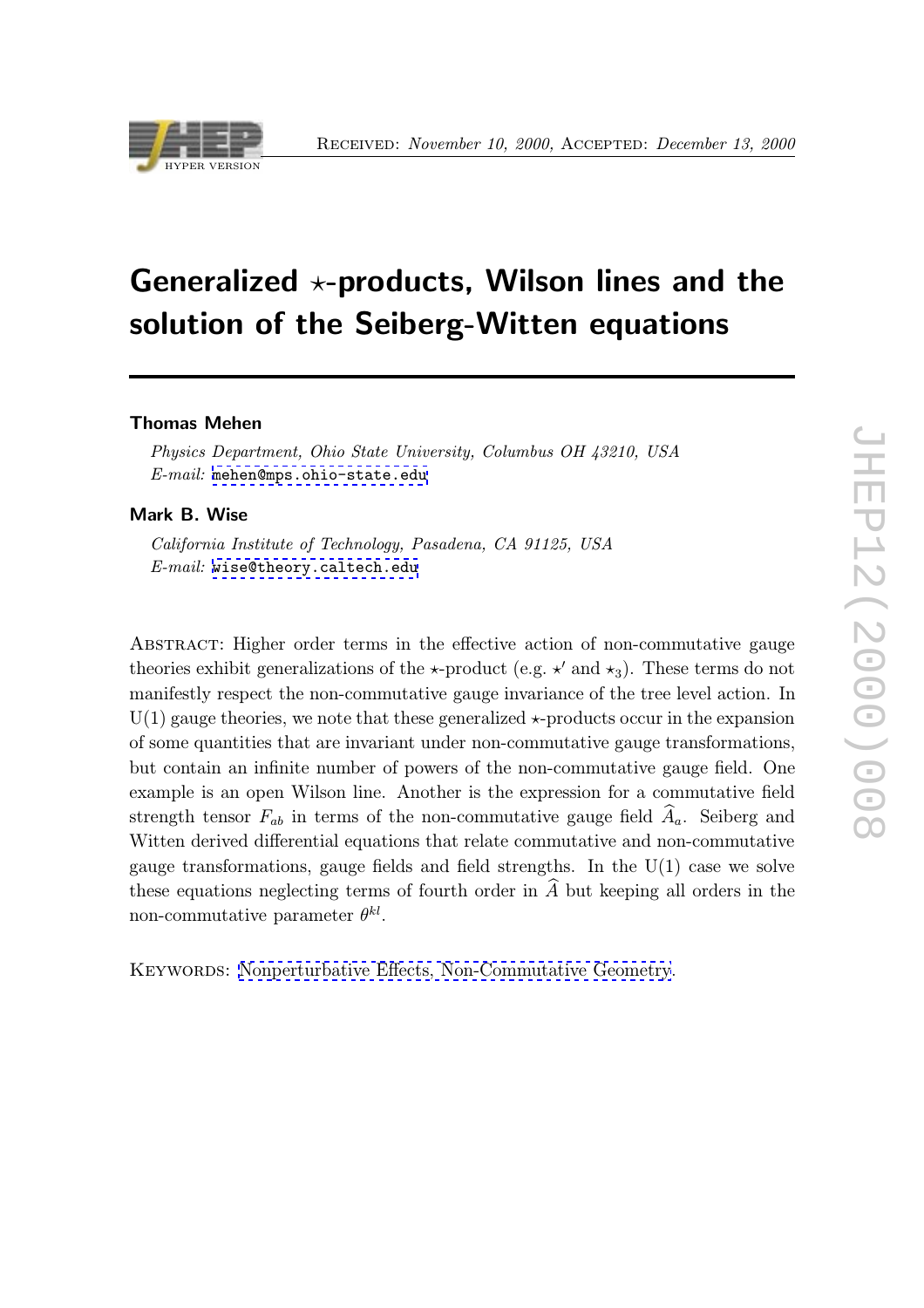<span id="page-1-0"></span>Non-commutative field theories are quantum field theories which live on a spacetime in which the coordinates do not commute:

$$
[x^i, x^j] = i \,\theta^{ij} \,. \tag{1}
$$

Non-commutative gauge theories emerge naturally when considering the low energy limit of open strings in the presence of a background B-field [1]–[6]. The low energy effective action is obtained by considering the tree level scattering of massless open string states. The zero slope limit is taken in such a way that the open string metric and noncommutativity parameter  $\theta^{ij}$  remain finite [3]. In [th](#page-7-0)i[s](#page-7-0) limit the effective action for the non-commutative gauge theory can be obtained from that of the ordinary gauge theory simply by replacing ordinary products of fields with Moyal or  $\star$ -products. The  $\star$ -product is defined by:

$$
f(x) \star g(x) = \exp\left[\frac{i}{2}\theta^{ij}\frac{\partial}{\partial x^i}\frac{\partial}{\partial y^j}\right]f(x)g(y)\Big|_{x=y}.
$$
 (2)

For instance, the non-commutative  $U(1)$  gauge theory action is

$$
S = -\frac{1}{4g^2} \int d^4x \,\widehat{F}_{ab} \star \widehat{F}^{ab} \,, \tag{3}
$$

where the non-commutative gauge field strength is

$$
\widehat{F}_{ab} = \partial_a \widehat{A}_b - \partial_b \widehat{A}_a - i[\widehat{A}_a, \star \widehat{A}_b]. \tag{4}
$$

We have introduced the notation  $[A, \star B] \equiv A \star B - B \star A$ . In eq. (4),  $[A_a, \star A_b]$ does not vanish because the  $\star$ -product is non commutative. The action in eq. (3) is invariant under the infinitesmal non-commutative gauge transformation

$$
\delta_{\widehat{\lambda}} \widehat{A}_a = \partial_a \widehat{\lambda} + i[\widehat{\lambda}, \star \widehat{A}_a],
$$
  
\n
$$
\delta_{\widehat{\lambda}} \widehat{F}_{ab} = i[\widehat{\lambda}, \star \widehat{F}_{ab}].
$$
\n(5)

Non-commutative field theories exhibit peculiar phenomena unlike that of local quantum field theories. The action in eq. (3) is actually thought to be renormalizable [8]–[20] even though it contains an infinite number of higher derivative operators. Another peculiar phenomenon is UV-IR mixing [21]–[25]. The commutation relation in eq. (1) gives rise to an uncertainty relation which forces objects which are localized over [a](#page-7-0) s[hort](#page-8-0) distance in one space direction to be spread out over a long distance in an orthogonal direction. Thus UV and IR mod[es](#page-8-0) of [th](#page-9-0)e theory are linked and the usual decoupling of the ultraviolet from the infrared does not occur in these theories.

The appearance of Moyal products in the action of non-commutative gauge theories is quite natural in light of the commutation relation in eq. (1). Since eq. (1) is essentially identical to the commutation relation of annihilation and creation operators, there is an isomorphism between functions  $f$  of ordinary coordinates and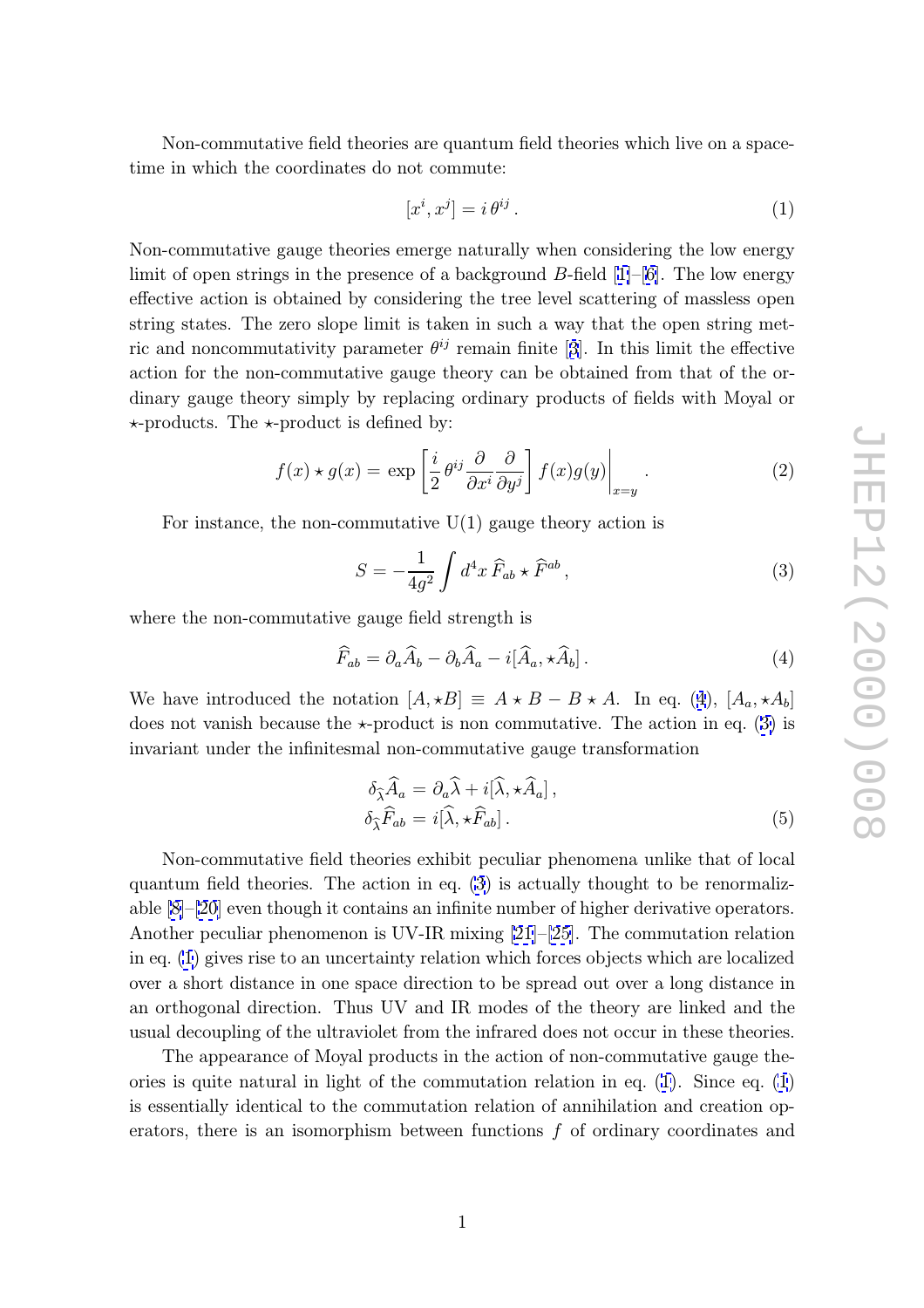operators  $\mathcal{O}_f$  in the Hilbert space of annihilation and creation operators. To define the map from ordinary functions to operators in Hilbert space, a prescription for specifying the ordering of annihilation and creation operators in  $\mathcal{O}_f$  is needed. If Weyl ordering is used to define this map, then it is easy to show that the Moyal product of functions is isomorphic to ordinary operator multiplication (see e.g. [26]).

Higher order terms in the effective action for massless open string fields [27, 28], certain global anomalies in U(1) non-commutative gauge theories coupled to matter [29] and the coupling of open strings to closed strings in the presen[ce](#page-9-0) of a background B-field [30, 31] exhibit a more complicated mathematical struct[ure](#page-9-0) [tha](#page-9-0)n what is seen at tree level. Instead of the Moyal products the higher order contribu[tio](#page-9-0)ns to the effective action contain generalized  $\star$ -products such as

$$
f(x) \star' g(x) = \frac{\sin\left(\frac{\partial_1 \wedge \partial_2}{2}\right)}{\frac{\partial_1 \wedge \partial_2}{2}} f(x_1) g(x_2) \Big|_{x_i = x}
$$
(6)

and

$$
[f(x)g(x)h(x)]\star_3 = \left[\frac{\sin\left(\frac{\partial_2\wedge\partial_3}{2}\right)\sin\left(\frac{\partial_1\wedge(\partial_2+\partial_3)}{2}\right)}{\frac{(\partial_1+\partial_2)\wedge\partial_3}{2}\frac{\partial_1\wedge(\partial_2+\partial_3)}{2}} + (1 \leftrightarrow 2)\right] \times \times f(x_1)g(x_2)h(x_3)\Big|_{x_i=x},\tag{7}
$$

where

$$
\partial_1 \wedge \partial_2 = \theta^{ij} \frac{\partial}{\partial x_1^i} \frac{\partial}{\partial x_2^j} . \tag{8}
$$

Note that  $\star'$  is symmetric in f and g and  $\star_3$  is invariant under all permutations of  $f, g$  and h, though this may not be obvious from eq.  $(7)$ .

The appearance of these generalized  $\star$ -products in the effective action is somewhat confusing. First of all, the effective action does not manifestly respect the non-commutative  $U(1)$  gauge symmetry of eq. (5). It is hard to believe that radiative corrections do not respect the gauge symmetry of the tree level action. Second, while the Moyal product can be simply understood as a consequence of the commutation relation in eq. (1), the nature of these gen[er](#page-1-0)alized  $\star$ -products remains unclear.

In this paper, we point out that the generalized  $\star$ -products also appear in the expansion of gauge invariant operators constructed in [32, 33]. These operators are local operators attach[ed](#page-1-0) to open Wilson lines. Expanding the Wilson line to  $O(\hat{A}^2)$  in the gauge field we find the generalized  $\star$ -products in eqs. (6) and (7). This gives some support to the conjecture of [27, 28] that there may be a [way of](#page-9-0) rewriting the effective action so that the non-commutative gauge symmetry is manifest. We also point out that a specific gauge invariant operator is closely related to the solutions of the Seiberg-Witten (SW) differe[ntial e](#page-9-0)quation for the U(1) gauge theory. The solution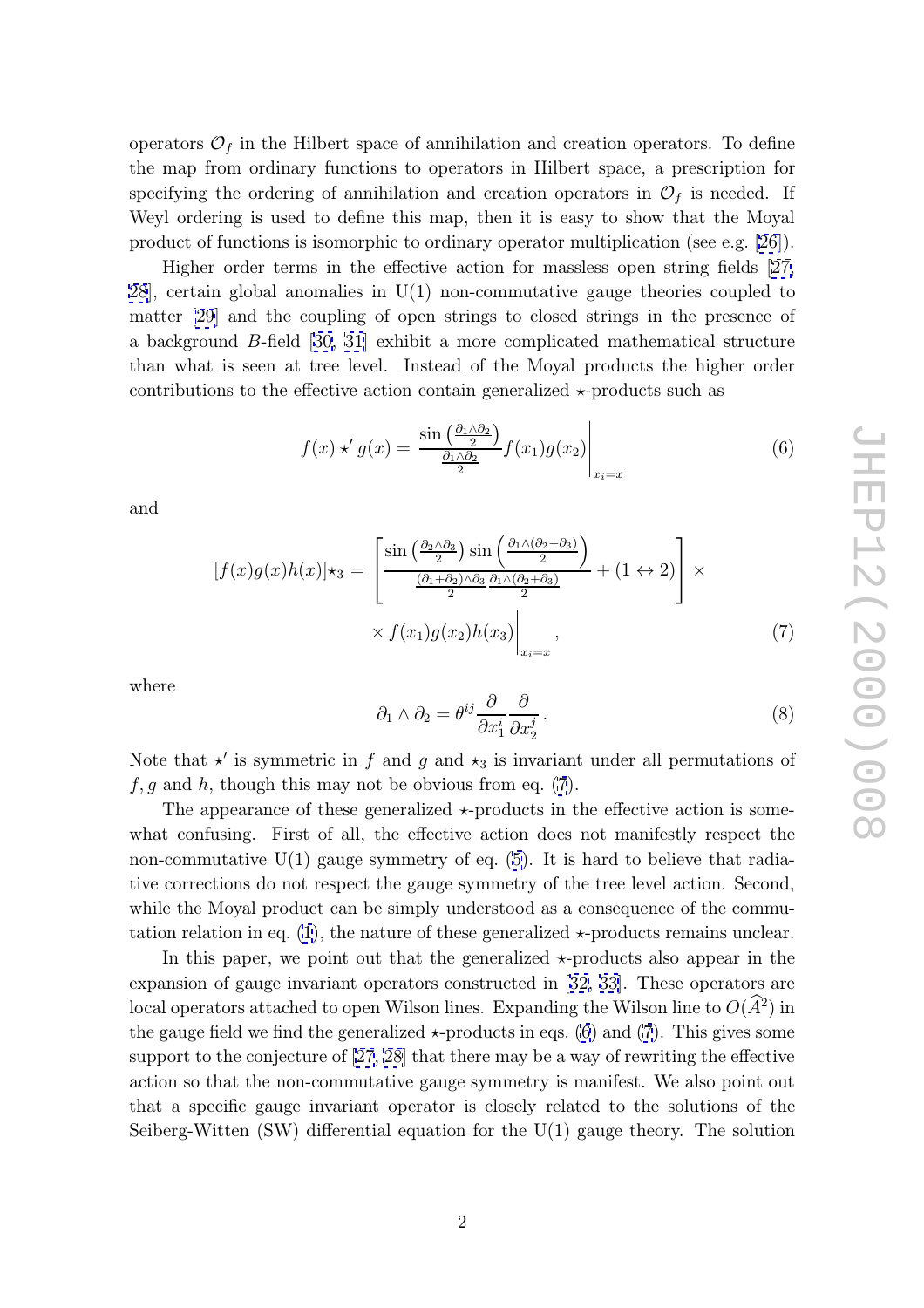of SW equation is a map between ordinary gauge fields and non-commutative gauge fields which preserves the gauge equivalence classes of the respective theories. We present a solution of the SW equation which is correct to all orders in  $\theta^{ij}$  and to  $O(A^3)$  in the gauge field. This solution also exhibits the generalized  $\star$ -products.

We begin with a brief review of the gauge invariant operators introduced in [32, 33] (see also [34]). Non-commutative U(1) gauge theory with matter only in the adjoint representation has no local gauge invariant operators. There are non-local gauge invariant operators which are the Fourier transform of local operators attac[hed](#page-9-0) [to](#page-9-0) an open W[ilso](#page-9-0)n line.

The Wilson line is defined by

$$
W(x, C) = P_{\star} \exp\left(-i \int_0^1 d\sigma \frac{d\zeta^i}{d\sigma} \widehat{A}_i(x + \zeta(\sigma))\right),\tag{9}
$$

where C denotes path parametrized by  $\zeta^{i}(\sigma)$ , such that  $\zeta^{i}(0) = 0$  and  $\zeta^{i}(1) = l^{i}$ .  $P_{\star}$  denotes the usual path ordering with ordinary products of fields replaced by  $\star$ -products. The Wilson line transforms under non-commutative U(1) gauge transformations as

$$
W(x, C) \longrightarrow U(x) \star W(x, C) \star U(x + l)^{\dagger}.
$$
 (10)

Now consider a local operator constructed from the non-commutative gauge field which transforms as

$$
\widehat{\mathcal{O}} \longrightarrow U(x) \star \widehat{\mathcal{O}} \star U(x)^{\dagger} . \tag{11}
$$

An example of such an operator is  $\widehat{\mathcal{O}} = \widehat{F}_{ab}$ . The operator  $\widetilde{\mathcal{O}}$  with Fourier transform

$$
\widetilde{\mathcal{O}}^{(\text{FT})} = \int d^4x \,\widehat{\mathcal{O}} \star W(x, C) \star e^{ikx}, \qquad (12)
$$

is invariant under non-commutative gauge transformations [32, 33] provided we choose  $l^i = \theta^{ij} k_j$ .

Expanding the gauge invariant operator  $\mathcal{O}$  to  $O(\hat{A}^2)$ , we obtain

$$
\widetilde{\mathcal{O}}^{(\text{FT})} = \int d^4x \, \widehat{\mathcal{O}} \star W(x, C) \star e^{ikx}
$$
\n
$$
= \int d^4x \, \widehat{\mathcal{O}} \star \left[1 - i \int_0^1 d\sigma \frac{d\zeta^i}{d\sigma} \widehat{A}_i(x + \zeta(\sigma)) - \int_0^1 d\sigma_1 \int_{\sigma_1}^1 d\sigma_2 \frac{d\zeta^j}{d\sigma_1} \frac{d\zeta^k}{d\sigma_2} \widehat{A}_j(x + \zeta(\sigma_1)) \star \widehat{A}_i(x + \zeta(\sigma_2)) + \cdots \right] \star e^{ikx}.
$$
\n(13)

The result of doing these integrals depends on the path chosen. We will choose the path corresponding to a straight Wilson line:  $\zeta^i(\sigma) = \theta^{ij} k_j \sigma$ . We then use

$$
\widehat{A}_i(x + \theta k \sigma) = e^{-\sigma k \wedge \partial} \widehat{A}_i(x). \tag{14}
$$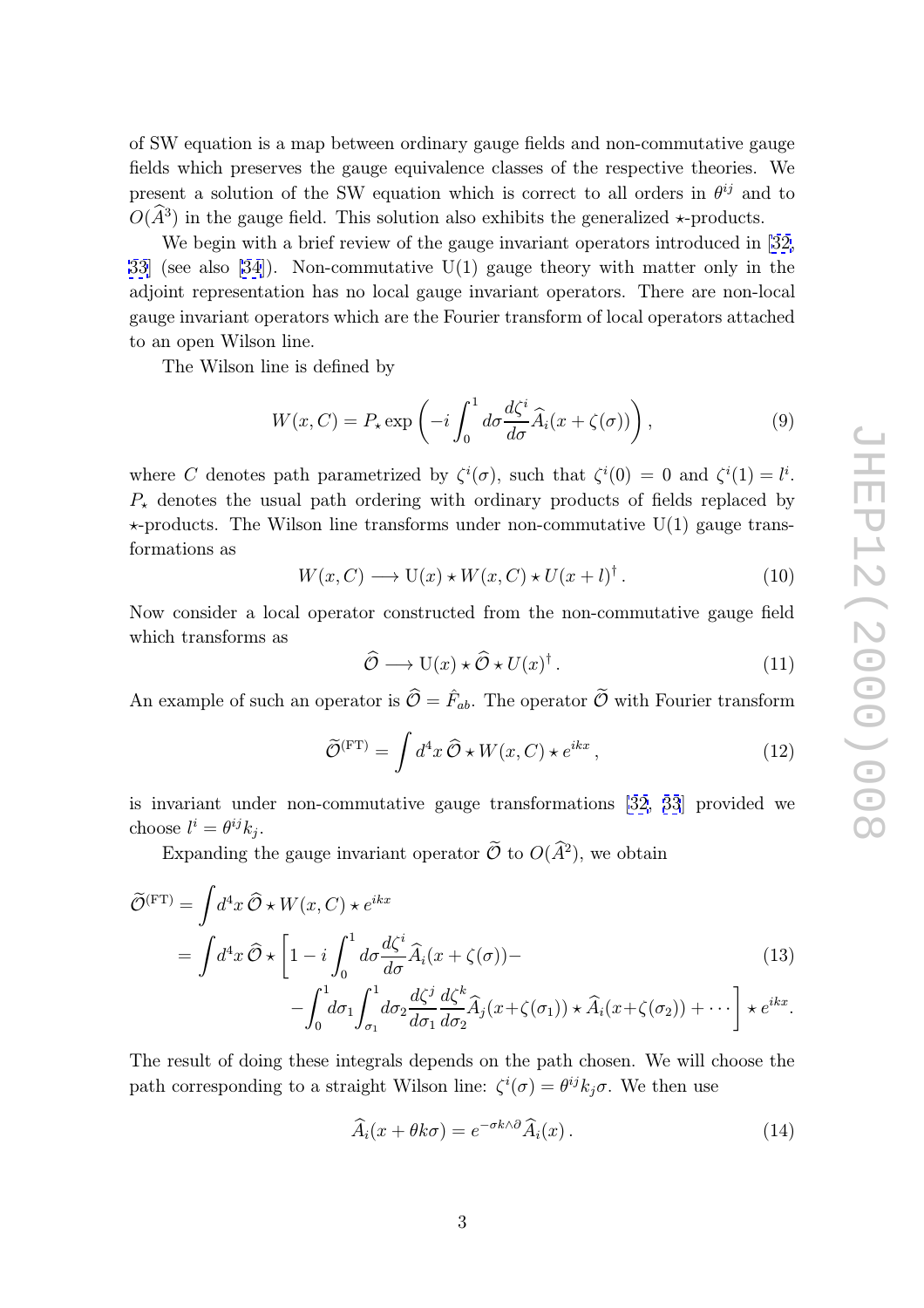<span id="page-4-0"></span>The integrals are over  $\sigma_i$  are simple and it is not hard to show that

$$
\widetilde{\mathcal{O}}^{(\text{FT})} = \int d^4x \left[ \widehat{\mathcal{O}} + \theta^{ij} \partial_j (\widehat{\mathcal{O}} \star' \widehat{A}_i) + \frac{1}{2} \theta^{ij} \theta^{kl} \partial_j \partial_l [\widehat{\mathcal{O}} \widehat{A}_i \widehat{A}_k] \star_3 + \cdots \right] e^{ikx} . \tag{15}
$$

It is straightforward to check that the series inside the brackets of eq. (15) is gauge invariant up to terms of  $O(A^2)$ . Two identities which are useful for this are

$$
\theta^{ij}\partial_i f \star' \partial_j g = -i[f, \star g],
$$
  

$$
f \star' [g, \star h] + g \star' [f, \star h] = i\theta^{ij}\partial_i[f g \partial_j h] \star_3.
$$
 (16)

Even though the definition of  $O$  was given in terms of ordinary  $\star$ -products its expansion in powers of the non-commutative gauge field involves  $\star'$ - and  $\star$ <sub>3</sub>-products.

Next we briefly discuss the Seiberg-Witten map between ordinary gauge fields and non-commutative gauge fields and show that the generalized  $\star$ -products also appear in this map.

Non-commutative Yang-Mills is in fact equivalent to ordinary gauge theory perturbed by an infinite number of higher dimension operators. It is possible to show that there exists a map between non-commutative gauge fields and ordinary gauge fields which preserves the gauge equivalence classes of the respective theories, despite the fact that the theories have two different gauge groups [3]. One way to demonstrate this is to show that the two space-time theories can be obtained from the same world sheet sigma model regulated in two different ways.

The relationship between the commutative gauge field a[nd](#page-7-0) field strength and the analogous non-commutative quantities depends on the parameter  $\theta^{kl}$ . For  $\theta^{kl} = 0$ ,  $F_{ab} = F_{ab}$  and  $A_a = A_a$ . It is possible derive differential equations for the gauge field, gauge parameter and field strength as functions of  $\theta^{kl}$ : [3]

$$
\delta\widehat{A}_a = -\frac{1}{4}\delta\theta^{kl}\left[\widehat{A}_k \star (\partial_l \widehat{A}_a + \widehat{F}_{la}) + (\partial_l \widehat{A}_a + \widehat{F}_{la}) \star \widehat{A}_k\right],
$$
  
\n
$$
\delta\widehat{\lambda} = \frac{1}{4}\delta\theta^{kl}(\partial_k \widehat{\lambda} \star \widehat{A}_l + \widehat{A}_l \star \partial_k \widehat{\lambda}),
$$
  
\n
$$
\delta\widehat{F}_{ab} = \frac{1}{4}\delta\theta^{kl}\left[2\widehat{F}_{ak} \star \widehat{F}_{bl} + 2\widehat{F}_{bl} \star \widehat{F}_{ak} - \widehat{A}_k \star (\widehat{D}_l \widehat{F}_{ab} + \partial_l \widehat{F}_{ab}) - (\widehat{D}_l \widehat{F}_{ab} + \partial_l \widehat{F}_{ab}) \star \widehat{A}_k\right].
$$
\n(17)

In the remainder of this paper, we will refer to these equations as the Seiberg-Witten (SW) equations.

In  $[3]$  the SW equations were solved for the special case of constant  $U(1)$  fields. In [30], the equations were solved to  $O(A^2)$  by integrating along a special path in the space of matrices  $\theta^{kl}$ . Specifically, [30] takes the anticommuting parameter to be  $\alpha \theta^{kl}$ , then in[te](#page-7-0)grates  $\alpha$  from 0 to 1 with the boundary condition  $F_{ab}(\alpha = 0) = F_{ab}$ ,  $A_a(\alpha = 0)$  $(0) = A_a$  $(0) = A_a$  $(0) = A_a$  and  $\lambda(\alpha = 0) = \lambda$ . Note that the solution obtained by integrating the SW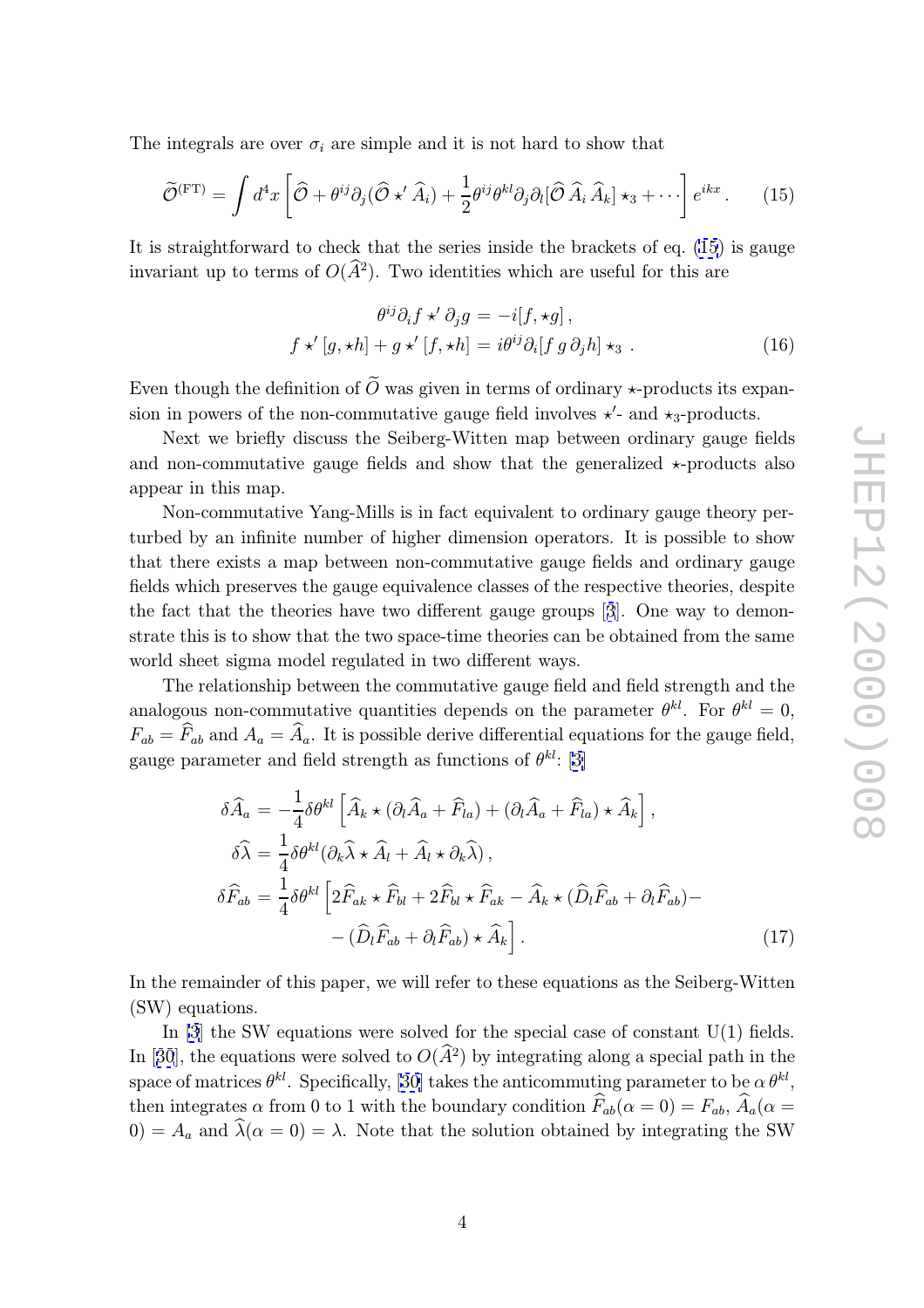equation depends on the path of integration [35]. However, the path dependence can be absorbed entirely into a field redefinition of the non-commutative gauge field. For the case of a  $U(1)$  gauge theory, the solution for the field strength tensor is

$$
F_{ab} = \widehat{F}_{ab} + \theta^{kl} (\widehat{A}_k \star' \partial_l \widehat{F}_{ab} - \widehat{F}_{ak} \star' \widehat{F}_{bl}) + O(\widehat{A}^3).
$$
 (18)

The result is exact in  $\theta$  and correct to order  $O(A^2)$  in the fields. The l.h.s. of eq.  $(18)$  is invariant under the ordinary  $U(1)$  gauge transformation. Since the SW map preserves gauge equivalence classes, the r.h.s. of eq. (18) should be invariant under non-commutative  $U(1)$  gauge transformations to  $O(A)$ . It is straightforward to check that this is the case.

Integrating the SW equations to  $O(A^2)$  is straightforward because at this order one can neglect the  $\theta^{kl}$  dependence of  $\hat{A}_a$  and  $\hat{F}_{ab}$  in eq. (17). Direct integration of the SW equations is difficult at higher orders in  $A$ . Below we will give a method which allows one to obtain higher order solutions to the SW equations.

This method exploits the similarity of the solution to [th](#page-4-0)e SW equation and the gauge invariant operator:

$$
\widetilde{F}_{ab}^{(\text{FT})} = \int d^4x \widehat{F}_{ab} \star W(x, C) \star e^{ikx} \n= \int d^4x \left[ \widehat{F}_{ab} + \theta^{kl} \partial_l (\widehat{A}_k \star' \widehat{F}_{ab}) + \cdots \right] e^{ikx} \n= \int d^4x \left[ \widehat{F}_{ab} + \theta^{kl} \left( \widehat{A}_k \star' \partial_l \widehat{F}_{ab} + \frac{1}{2} \widehat{F}_{lk} \star' \widehat{F}_{ab} \right) + \cdots \right] e^{ikx}.
$$
\n(19)

Notice that one of the order  $O(A^2)$  terms in the expansion of  $F_{ab}$  is identical to an  $O(A^2)$  term in the solution to the SW equation for  $F_{ab}$  given in eq. (18). This is because both  $\tilde{F}_{ab}$  and  $F_{ab}$  are gauge invariant, and the term  $\theta^{kl}\hat{A}_k \star' \partial_l \tilde{F}_{ab}$  is necessary to ensure gauge invariance to  $O(A)$ .  $F_{ab}$  and  $F_{ab}$  differ by terms which are by themselves gauge invariant to  $O(A)$ . A crucial difference between  $F_{ab}$  and  $F_{ab}$  is that  $F_{ab}$  is a field strength and therefore obeys the Bianchi identity while  $F_{ab}$ does not.

Using what we know about the gauge invariant operator  $F_{ab}$  it is possible to construct the  $O(A^3)$  solution to the SW equations. To the  $O(A^2)$  solution to the SW equations for the field strength given in eq. (18) we add the  $O(A^3)$  term in the expansion of  $F_{ab}$ 

$$
\widehat{F}_{ab} + \theta^{ij}\partial_j(\widehat{A}_i \star' \widehat{F}_{ab}) + \frac{1}{2}\theta^{ij}\theta^{kl}\partial_i\partial_k[\widehat{F}_{ab}\,\widehat{A}_j\,\widehat{A}_l] \star_3 + \n+ \theta^{ij}\left(\frac{1}{2}\widehat{F}_{ab} \star' \widehat{F}_{ij} - \widehat{F}_{ai} \star' \widehat{F}_{bj}\right).
$$
\n(20)

The first three terms are gauge invariant to  $O(A^2)$ . The remaining terms under a gauge transformation give rise to an  $O(\lambda \tilde{F}^2)$  term, which can be cancelled by adding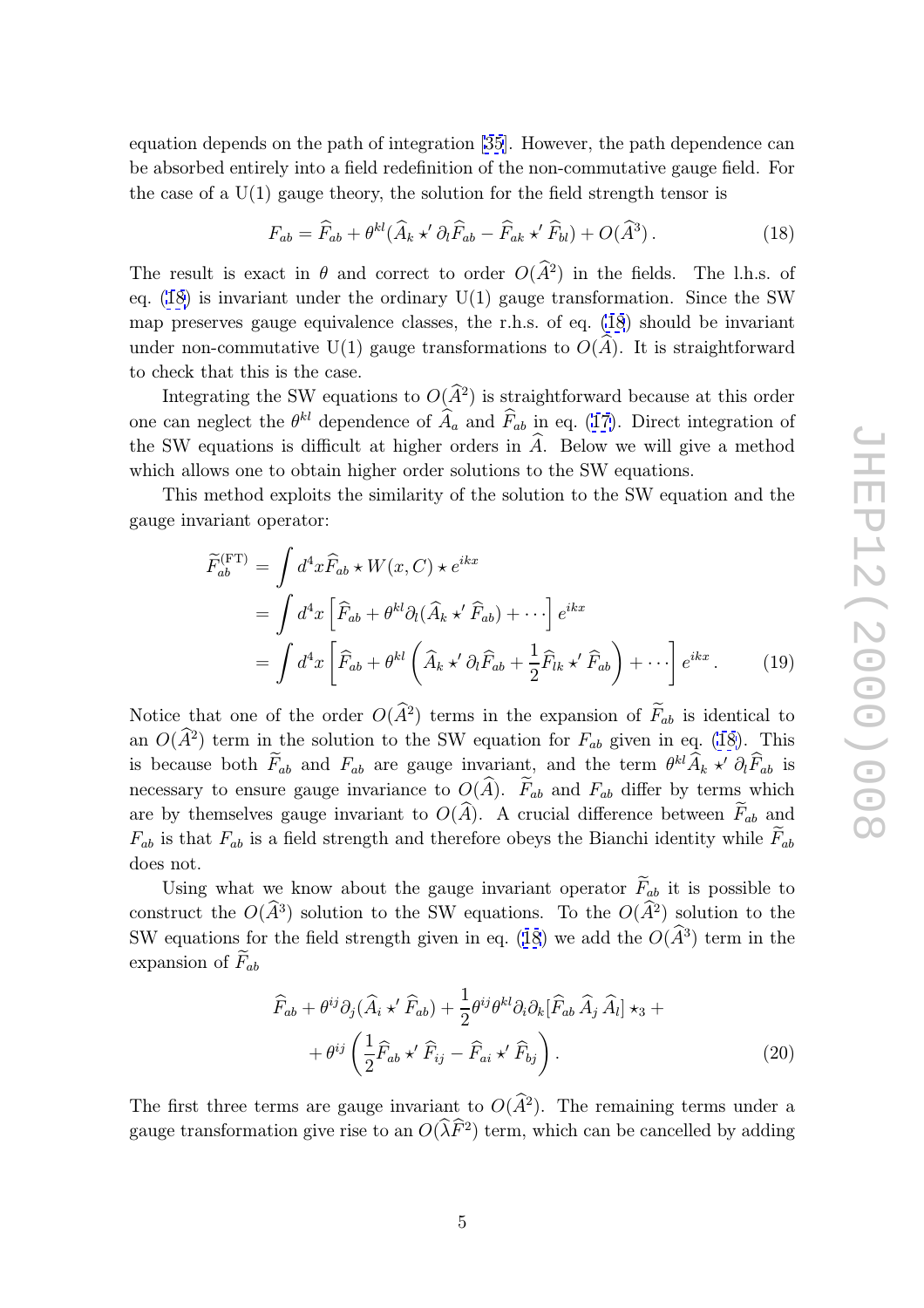terms  $O(\widehat{AF}^2)$ . Using the identities in eq. (16) it is easy to show that the following quantity is gauge invariant to  $O(A^2)$ :

$$
\widehat{F}_{ab} + \theta^{ij} \left( \partial_j (\widehat{A}_i \star' \widehat{F}_{ab}) + \frac{1}{2} \widehat{F}_{ab} \star' \widehat{F}_{ij} - \widehat{F}_{ai} \star' \widehat{F}_{bj} \right) + \n+ \frac{1}{2} \theta^{ij} \theta^{kl} \left( \partial_i \partial_k [\widehat{F}_{ab} \widehat{A}_l \widehat{A}_j] \star_3 - \partial_k [\widehat{F}_{ij} \widehat{F}_{ab} \widehat{A}_l] \star_3 + 2 \partial_k [\widehat{F}_{ai} \widehat{F}_{bj} \widehat{A}_l] \star_3 \right). (21)
$$

Equation (21) can be written as

$$
\theta^{ij}\theta^{kl}\left(\frac{1}{2}[\widehat{F}_{ai}\widehat{F}_{bj}\widehat{F}_{kl}]\star_3-\frac{1}{8}[\widehat{F}_{ab}\widehat{F}_{ij}\widehat{F}_{kl}]\star_3-\frac{1}{4}[\widehat{F}_{ab}\widehat{F}_{jk}\widehat{F}_{il}]\star_3+[\widehat{F}_{ik}\widehat{F}_{al}\widehat{F}_{bj}]\star_3\right)++\partial_aA_b-\partial_bA_a,
$$
\n(22)

where

$$
A_{b} = \widehat{A}_{b} + \frac{1}{2} \theta^{ij} \widehat{A}_{i} \star' (\partial_{j} \widehat{A}_{b} + \widehat{F}_{jb}) +
$$
  
+ 
$$
\frac{1}{2} \theta^{ij} \theta^{kl} \left[ -\widehat{A}_{i} \partial_{k} \widehat{A}_{b} (\partial_{j} \widehat{A}_{l} + \widehat{F}_{jl}) + \partial_{k} \partial_{i} \widehat{A}_{b} \widehat{A}_{j} \widehat{A}_{l} + 2 \partial_{k} \widehat{A}_{i} \partial_{b} \widehat{A}_{j} \widehat{A}_{l} \right] \star_{3} + O(\widehat{A}^{4}).
$$
\n(23)

Since eq. (21) is gauge invariant to  $O(\hat{A}^2)$ ,  $A_b$  must transform like an ordinary U(1) gauge field up to terms  $O(A^3)$ . Hence,  $A_b$  is a solution to the SW differential equation for the gauge field. Explicitly  $\delta_{\lambda} A_b = \partial_b \lambda$  where,

$$
\lambda = \hat{\lambda} + \frac{1}{2} \theta^{ij} \hat{A}_i \star' \partial_j \hat{\lambda} + \frac{1}{2} \theta^{ij} \theta^{kl} \left[ \partial_k \partial_i \hat{\lambda} \hat{A}_j \hat{A}_l + \partial_k \hat{\lambda} \hat{A}_i \partial_l \hat{A}_j \right] \star_3 + O(\hat{A}^3). \tag{24}
$$

 $\lambda$  in eq. (24) is the solution to the SW differential equation for the gauge parameter. The field strength constructed from the gauge field in eq. (23),  $F_{ab} = \partial_a A_b - \partial_b A_a$ , is gauge invariant to  $O(A^2)$  and obeys the Bianchi identity. Using our previous results it is easy to show that

$$
F_{ab} = \widehat{F}_{ab} + \theta^{ij} \left( \partial_j (\widehat{A}_i \star' \widehat{F}_{ab}) + \frac{1}{2} \widehat{F}_{ab} \star' \widehat{F}_{ij} - \widehat{F}_{ai} \star' \widehat{F}_{bj} \right) + + \frac{1}{2} \theta^{ij} \theta^{kl} \left( \partial_i \partial_k [\widehat{F}_{ab} \widehat{A}_i \widehat{A}_j] \star_3 - \partial_k [\widehat{F}_{ij} \widehat{F}_{ab} \widehat{A}_l] \star_3 + 2 \partial_k [\widehat{F}_{ai} \widehat{F}_{bj} \widehat{A}_l] \star_3 \right) - - \theta^{ij} \theta^{kl} \left( \frac{1}{2} [\widehat{F}_{ai} \widehat{F}_{bj} \widehat{F}_{kl}] \star_3 - \frac{1}{8} [\widehat{F}_{ab} \widehat{F}_{ij} \widehat{F}_{kl}] \star_3 - \frac{1}{4} [\widehat{F}_{ab} \widehat{F}_{jk} \widehat{F}_{il}] \star_3 + [\widehat{F}_{ik} \widehat{F}_{al} \widehat{F}_{bj}] \star_3 \right) + + O(\widehat{A}^4).
$$
\n(25)

 $F_{ab}$  in eq. (25) is the solution of the SW differential equation for the field strength.

In [36] a path integral representation of the map between commutative and noncommutative gauge fields is derived. Explicit constructions of the Seiberg-Witten map have also been obtained in [37, 38] and extended to the non-abelian case in [39]. In [36], [a](#page-9-0) solution for  $\hat{A}(A)$  to  $O(A^3)$  is obtained. The  $O(A^2)$  part of the solution in [36] is exact in  $\theta$  and exhibits the  $\star'$ -product. However, the  $O(A^3)$  part of the [so](#page-9-0)lution in [36] is not exact in  $\theta$  so [doe](#page-9-0)s not have the  $\star_3$ -product.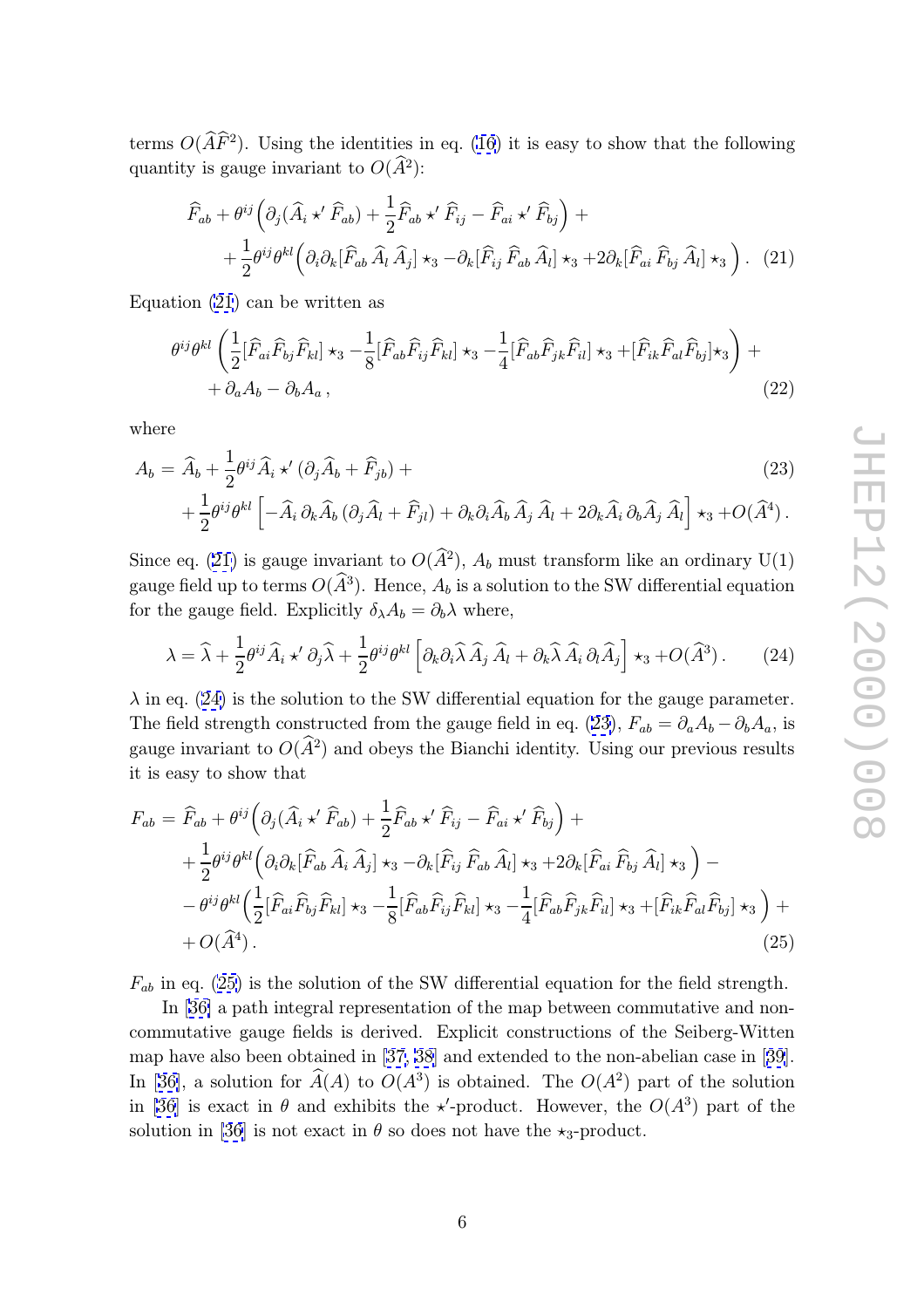<span id="page-7-0"></span>The SW equations only involve ordinary  $\star$ -products. However we have seen that the solution to these equations when expanded in powers of the non-commutative gauge field involve  $\star'$ - and  $\star_3$ -products. These generalized  $\star$ -products also appear in the expansion of the gauge invariant Wilson line, as well higher orders in the effective action of non-commutative gauge theories and in the coupling of massless closed string states to non-commutative gauge fields. Though existing calculations [27, 28] of higher order terms in the effective action do not respect the non-commutative gauge symmetry of the tree level action, the existence of similar structures in the expansion of gauge invariant non-local quantities suggests that it should [be](#page-9-0) [pos](#page-9-0)sible to write down gauge invariant, albeit non local, expressions for the effective action [27, 28].

## Acknowledgments

We thank J. Gomis and E. Witten for useful discussions. T.M. was supported by the National Science Foundation under Grant No. PHY-9800964. M.B.W. was supported in part by the Department of Energy under grant DE-FG03-ER-40701.

## References

- [1] A. Connes, M.R. Douglas and A. Schwarz, Noncommutative geometry and matrix theory: compactification on tori, J. High Energy Phys. 02 (1998) 003 [hep-th/9711162].
- [2] M.R. Douglas and C. Hull, *D*-branes and the noncommutative torus, *J. High Energy* Phys. 02 (1998) 008 [hep-th/9711165].
- [3] N. Seiberg [and](http://jhep.sissa.it/stdsearch?paper=02%281998%29003) E. Witten, *Stri[ng](http://jhep.sissa.it/stdsearch?paper=02%281998%29003) [theory](http://jhep.sissa.it/stdsearch?paper=02%281998%29003) and [noncommutative](http://jhep.sissa.it/stdsearch?paper=02%281998%29003) [geome](http://jhep.sissa.it/stdsearch?paper=02%281998%29003)try*, *[J.](http://xxx.lanl.gov/abs/hep-th/9711162) [High](http://xxx.lanl.gov/abs/hep-th/9711162) [Energ](http://xxx.lanl.gov/abs/hep-th/9711162)y* Phys. 09 (1999) 032 [hep-th/9908142].
- [\[4\]](http://jhep.sissa.it/stdsearch?paper=02%281998%29008) [Y.-K.E.](http://jhep.sissa.it/stdsearch?paper=02%281998%29008) [Cheung](http://jhep.sissa.it/stdsearch?paper=02%281998%29008) [and](http://jhep.sissa.it/stdsearch?paper=02%281998%29008) [M.](http://xxx.lanl.gov/abs/hep-th/9711165) [Krogh,](http://xxx.lanl.gov/abs/hep-th/9711165) Noncommutative geometry from 0-branes in a background B-field, Nucl. Phys.  $\bf{B}$  528 (1998) 185 [hep-th/9803031].
- [\[5\]](http://jhep.sissa.it/stdsearch?paper=09%281999%29032) [C.-S.](http://jhep.sissa.it/stdsearch?paper=09%281999%29032) [Chu](http://jhep.sissa.it/stdsearch?paper=09%281999%29032) [and](http://jhep.sissa.it/stdsearch?paper=09%281999%29032) [P.-M](http://jhep.sissa.it/stdsearch?paper=09%281999%29032). Ho, [Noncommu](http://xxx.lanl.gov/abs/hep-th/9908142)tative open string and D-brane, Nucl. Phys. B 550 (1999) 151 [hep-th/9812219]; Constrained quantization of open string in background B-[field and noncommutative D-b](http://www-spires.slac.stanford.edu/spires/find/hep/www?j=NUPHA%2CB528%2C185)rane, [Nucl. Phys.](http://xxx.lanl.gov/abs/hep-th/9803031) **B 568** (2000) 447 [hep-th/9906192].
- [\[6\] V. Schomerus,](http://www-spires.slac.stanford.edu/spires/find/hep/www?j=NUPHA%2CB550%2C151) D-br[anes and deforma](http://xxx.lanl.gov/abs/hep-th/9812219)tion quantization , J. High Energy Phys. 06 (1999) 030 [hep-th/9903205].
- [7] [F.](http://xxx.lanl.gov/abs/hep-th/9906192) [Ardalan,](http://xxx.lanl.gov/abs/hep-th/9906192) [H.](http://xxx.lanl.gov/abs/hep-th/9906192) [A](http://xxx.lanl.gov/abs/hep-th/9906192)rfaei and M.M. Sheikh-Jabbari, Dirac quantization of open strings and noncommutativity in branes, Nucl. Phys. B 576 (2000) 578 [[hep-th/9906161](http://jhep.sissa.it/stdsearch?paper=06%281999%29030)]; [Mixed bran](http://jhep.sissa.it/stdsearch?paper=06%281999%29030)es and  $m(atrix)$  theory on noncommutative torus, hep-th/9803067.
- [8] T. Filk, Divergencies in a field theory on quantum space, Phys. Lett. **B** 376 (1996) 53.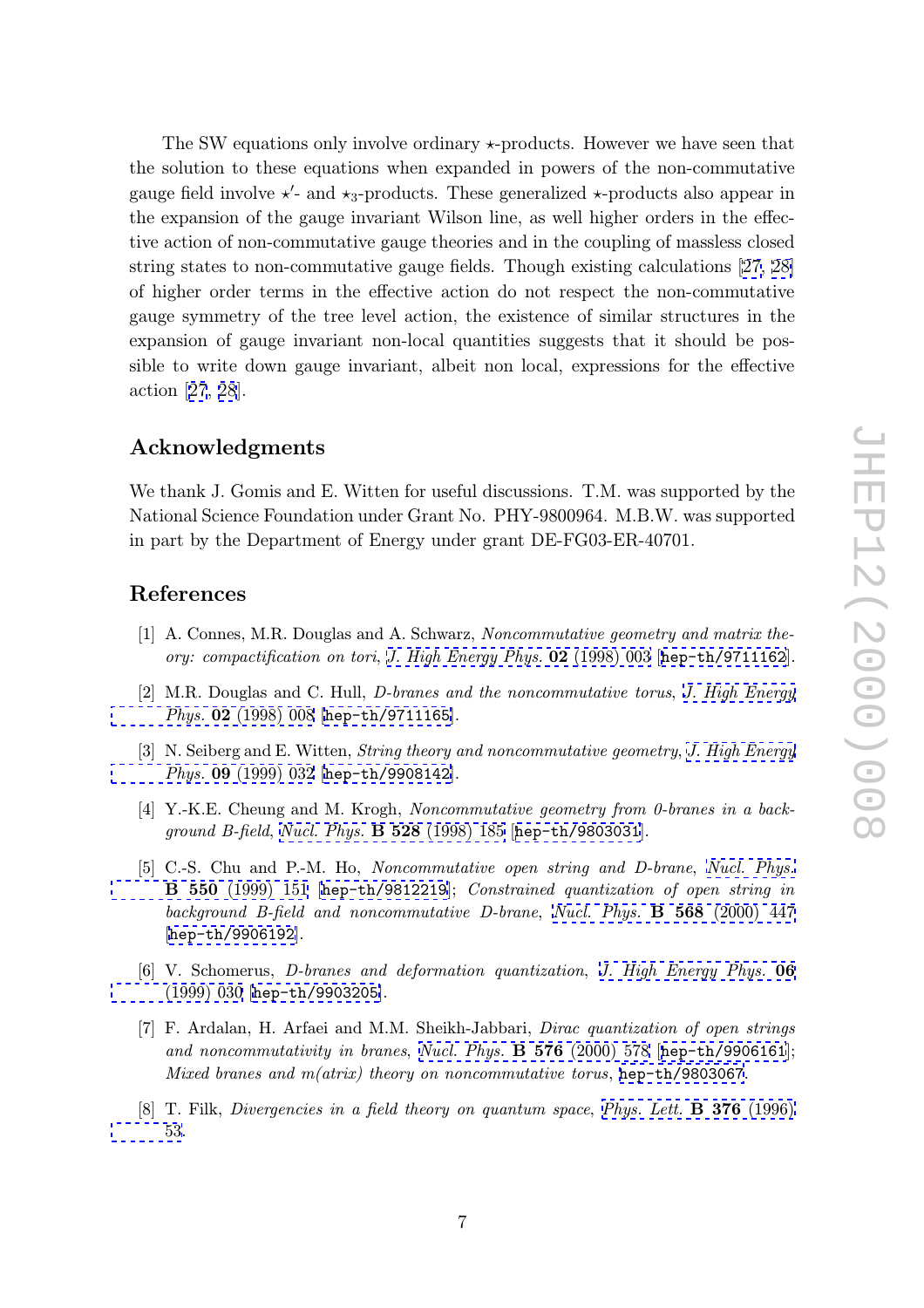- <span id="page-8-0"></span>[9] J.C. Varilly and J.M. Gracia-Bondia, On the ultraviolet behaviour of quantum fields over noncommutative manifolds, Int. J. Mod. Phys. **A 14** (1999) 1305 [hep-th/9804001].
- [10] M. Chaichian, A. Demichev and P. Presnajder, Quantum field theory on noncommutative space-times and the persistence of [ultraviolet divergences](http://www-spires.slac.stanford.edu/spires/find/hep/www?j=IMPAE%2CA14%2C1305), Nucl. Phys. B 567 [\(2000\) 360 \[](http://xxx.lanl.gov/abs/hep-th/9804001)hep-th/9812180]; Quantum field theory on the noncommutative plane with  $E_q(2)$  symmetry, J. Math. Phys. 41 (2000) 1647 [hep-th/9904132].
- [11] C.P. Martin and D. Sanchez-Ruiz, *The one-loop uv divergent stru[cture of](http://www-spires.slac.stanford.edu/spires/find/hep/www?j=NUPHA%2CB567%2C360)*  $U(1)$  Yang-[Mills theory](http://www-spires.slac.stanford.edu/spires/find/hep/www?j=NUPHA%2CB567%2C360) [on noncommutativ](http://xxx.lanl.gov/abs/hep-th/9812180)e  $R^4$ , Phys. Rev. Lett. 83 (1999) 476 [hep-th/9903077].
- [12] M.M. Sheikh-Jabbari, [Renormalizability](http://www-spires.slac.stanford.edu/spires/find/hep/www?j=JMAPA%2C41%2C1647) [of](http://www-spires.slac.stanford.edu/spires/find/hep/www?j=JMAPA%2C41%2C1647) [the](http://www-spires.slac.stanford.edu/spires/find/hep/www?j=JMAPA%2C41%2C1647) [super](http://www-spires.slac.stanford.edu/spires/find/hep/www?j=JMAPA%2C41%2C1647)[symmetric](http://xxx.lanl.gov/abs/hep-th/9904132) [Yang-M](http://xxx.lanl.gov/abs/hep-th/9904132)ills theories on the noncommutative torus, J. High Energy Phys. 06 (1999) 015 [hep-th/9903107]; Noncommutative super Yang-Mills t[heories with 8 supercharges an](http://www-spires.slac.stanford.edu/spires/find/hep/www?j=PRLTA%2C83%2C476)[d brane configura](http://xxx.lanl.gov/abs/hep-th/9903077)tions, Nucl. Phys. **B 587** (2000) 195 [hep-th/0001089].
- [13] I.Y. Aref'eva, D.M. Belov and A.S. Koshelev, [A note on UV/IR f](http://jhep.sissa.it/stdsearch?paper=06%281999%29015)o[r noncommutativ](http://xxx.lanl.gov/abs/hep-th/9903107)e complex scalar field, hep-th/0001215; I.Y. [Aref'eva, D.M. Belov, A.S. K](http://www-spires.slac.stanford.edu/spires/find/hep/www?j=NUPHA%2CB587%2C195)[oshelev and O.A](http://xxx.lanl.gov/abs/hep-th/0001089). Rytchkov, UV/IR mixing for noncommutative complex scalar field theory, 2. Interaction with gauge fields, hep-th/0003176 .
- [14] T. Krajewski and R. Wulkenhaar, Perturbative quantum gauge fields on the noncommutative torus, Int. J. Mod. Phys.  $A$  15 (2000) 1011 [hep-th/9903187]; [H. Grosse, T. K](http://xxx.lanl.gov/abs/hep-th/0003176)rajewski and R. Wulkenhaar, Renormalization of noncommutative Yang-Mills theories: a simple example, hep-th/0001182.
- [15] S. Cho, R. Hin[terding, J. Madore and H. Steinacker,](http://www-spires.slac.stanford.edu/spires/find/hep/www?j=IMPAE%2CA15%2C1011) [Finite field theory](http://xxx.lanl.gov/abs/hep-th/9903187) on noncommutative geometries, Int. J. Mod. Phys. D9 (2000) 161 [hep-th/9903239].
- [16] E. Hawkins, Noncommutative regulariz[ation](http://xxx.lanl.gov/abs/hep-th/0001182) [for](http://xxx.lanl.gov/abs/hep-th/0001182) [the](http://xxx.lanl.gov/abs/hep-th/0001182) [pract](http://xxx.lanl.gov/abs/hep-th/0001182)ical man, hep-th/9908052.
- [17] I. Chepelev and R. Roiban, Convergence theorem for non[-commutative feyn](http://xxx.lanl.gov/abs/hep-th/9903239)man graphs and renormalization , hep-th/0008090 .
- [18] H.O. Girotti, M. Gomes, V.O. Rivelles and A.J. da Silva, A c[onsistent](http://xxx.lanl.gov/abs/hep-th/9908052) [noncom](http://xxx.lanl.gov/abs/hep-th/9908052)mutative field theory: the Wess-Zumino model, Nucl. Phys. B 587 (2000) 299 [hep-th/0005272].
- [19] S.S. Gubser and S.L. Sondhi, *Phase structure of non-commutative scalar field theories*, hep-th/0006119 .
- [20] [A.](http://xxx.lanl.gov/abs/hep-th/0005272) [Armoni,](http://xxx.lanl.gov/abs/hep-th/0005272) Comments on perturbative dynamics of non-commutative Yang-Mills theory, Nucl. Phys. B 593 (2001) 229 [hep-th/0005208].
- [21] [S.](http://xxx.lanl.gov/abs/hep-th/0006119) [Minwalla,](http://xxx.lanl.gov/abs/hep-th/0006119) [M.V](http://xxx.lanl.gov/abs/hep-th/0006119). Raamsdonk and N. Seiberg, Noncommutative perturbative dynamics, hep-th/9912072.
- [22] S.V. [Raamsdonk](http://www-spires.slac.stanford.edu/spires/find/hep/www?j=NUPHA%2CB593%2C229) [and](http://www-spires.slac.stanford.edu/spires/find/hep/www?j=NUPHA%2CB593%2C229) [N.](http://www-spires.slac.stanford.edu/spires/find/hep/www?j=NUPHA%2CB593%2C229) [Seiberg,](http://www-spires.slac.stanford.edu/spires/find/hep/www?j=NUPHA%2CB593%2C229) Co[mments](http://xxx.lanl.gov/abs/hep-th/0005208) [on](http://xxx.lanl.gov/abs/hep-th/0005208) [nonco](http://xxx.lanl.gov/abs/hep-th/0005208)mmutative perturbative dynamics, J. High Energy Phys.  $03$  (2000) 035 [hep-th/0002186].